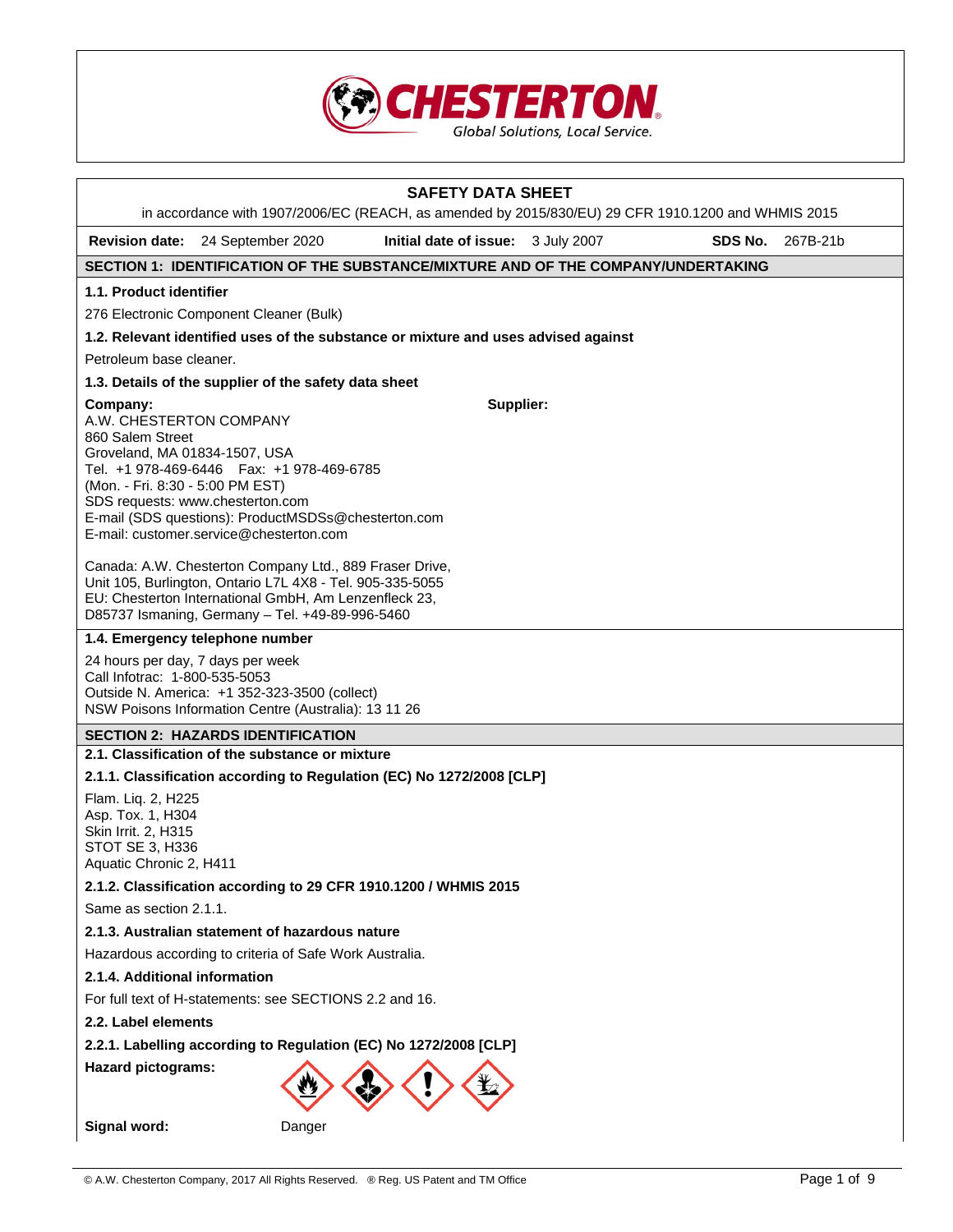| <b>Hazard statements:</b>                                   | H <sub>225</sub><br>H304<br>H315<br>H336<br>H411                                                                                                                                         |                                                                                                                                                                                                                                                                                                                                                                                                                                                                                                                                                                                                                                                                                                                                                                                                                                                                                                                                                                                                                                                                                                                                                                               | Highly flammable liquid and vapour.<br>Causes skin irritation.<br>May cause drowsiness or dizziness.                                                                                           | May be fatal if swallowed and enters airways.<br>Toxic to aquatic life with long lasting effects.                   |                                                                                                                                                                                                                                                                                                                                        |
|-------------------------------------------------------------|------------------------------------------------------------------------------------------------------------------------------------------------------------------------------------------|-------------------------------------------------------------------------------------------------------------------------------------------------------------------------------------------------------------------------------------------------------------------------------------------------------------------------------------------------------------------------------------------------------------------------------------------------------------------------------------------------------------------------------------------------------------------------------------------------------------------------------------------------------------------------------------------------------------------------------------------------------------------------------------------------------------------------------------------------------------------------------------------------------------------------------------------------------------------------------------------------------------------------------------------------------------------------------------------------------------------------------------------------------------------------------|------------------------------------------------------------------------------------------------------------------------------------------------------------------------------------------------|---------------------------------------------------------------------------------------------------------------------|----------------------------------------------------------------------------------------------------------------------------------------------------------------------------------------------------------------------------------------------------------------------------------------------------------------------------------------|
| <b>Precautionary statements:</b>                            | P210<br>P233<br>P261<br>P264<br>P273<br><b>P280B</b><br>P301/310<br>P331<br>P370/378B<br>P391<br>P403                                                                                    | No smoking.<br>Collect spillage.                                                                                                                                                                                                                                                                                                                                                                                                                                                                                                                                                                                                                                                                                                                                                                                                                                                                                                                                                                                                                                                                                                                                              | Keep container tightly closed.<br>Avoid breathing vapours/spray.<br>Wash skin thoroughly after handling.<br>Avoid release to the environment.<br>with water/shower.<br>Do NOT induce vomiting. | Wear protective gloves and eye/face protection.<br>Store in a well-ventilated place. Keep container tightly closed. | Keep away from heat, hot surfaces, sparks, open flames and other ignition sources.<br>P303/361/353 IF ON SKIN (or hair): Take off immediately all contaminated clothing. Rinse skin<br>IF SWALLOWED: Immediately call a POISON CENTER or doctor/physician.<br>In case of fire: Use CO2, dry chemical, foam or water fog to extinguish. |
| <b>Supplemental information:</b>                            | None                                                                                                                                                                                     |                                                                                                                                                                                                                                                                                                                                                                                                                                                                                                                                                                                                                                                                                                                                                                                                                                                                                                                                                                                                                                                                                                                                                                               |                                                                                                                                                                                                |                                                                                                                     |                                                                                                                                                                                                                                                                                                                                        |
| 2.2.2. Labelling according to 29 CFR 1910.1200 / WHMIS 2015 |                                                                                                                                                                                          |                                                                                                                                                                                                                                                                                                                                                                                                                                                                                                                                                                                                                                                                                                                                                                                                                                                                                                                                                                                                                                                                                                                                                                               |                                                                                                                                                                                                |                                                                                                                     |                                                                                                                                                                                                                                                                                                                                        |
| Hazard pictograms:                                          | Same as section 2.2.1.                                                                                                                                                                   |                                                                                                                                                                                                                                                                                                                                                                                                                                                                                                                                                                                                                                                                                                                                                                                                                                                                                                                                                                                                                                                                                                                                                                               |                                                                                                                                                                                                |                                                                                                                     |                                                                                                                                                                                                                                                                                                                                        |
| Signal word:                                                | Same as section 2.2.1.                                                                                                                                                                   |                                                                                                                                                                                                                                                                                                                                                                                                                                                                                                                                                                                                                                                                                                                                                                                                                                                                                                                                                                                                                                                                                                                                                                               |                                                                                                                                                                                                |                                                                                                                     |                                                                                                                                                                                                                                                                                                                                        |
| <b>Hazard statements:</b>                                   | Same as section 2.2.1.                                                                                                                                                                   |                                                                                                                                                                                                                                                                                                                                                                                                                                                                                                                                                                                                                                                                                                                                                                                                                                                                                                                                                                                                                                                                                                                                                                               |                                                                                                                                                                                                |                                                                                                                     |                                                                                                                                                                                                                                                                                                                                        |
| <b>Precautionary statements:</b>                            | P210<br>P233<br>P240<br>P241<br>P242<br>P243<br>P261<br>P264<br>P271<br>P273<br>P280<br>P332/313<br>P301/310<br>P331<br>P304/340<br>P312<br>P370/378<br>P391<br>P403/235<br>P405<br>P501 | Keep away from heat, hot surfaces, sparks, open flames and other ignition sources.<br>No smoking.<br>Keep container tightly closed.<br>Ground/bond container and receiving equipment.<br>Use explosion-proof electrical/ventilating/lighting equipment.<br>Use only non-sparking tools.<br>Take precautionary measures against static discharge.<br>Avoid breathing vapours/spray.<br>Wash skin thoroughly after handling.<br>Use only outdoors or in a well-ventilated area.<br>Avoid release to the environment.<br>Wear protective gloves and eye/face protection.<br>P303/361/353 IF ON SKIN (or hair): Take off immediately all contaminated clothing. Rinse skin<br>with water/shower.<br>If skin irritation occurs: Get medical advice/attention.<br>IF SWALLOWED: Immediately call a POISON CENTER or doctor/physician.<br>Do NOT induce vomiting.<br>IF INHALED: Remove person to fresh air and keep comfortable for breathing.<br>Call a POISON CENTER or doctor/physician if you feel unwell.<br>In case of fire: Use CO2, dry chemical, foam or water fog to extinguish.<br>Collect spillage.<br>Store in a well-ventilated place. Keep cool.<br>Store locked up. |                                                                                                                                                                                                |                                                                                                                     |                                                                                                                                                                                                                                                                                                                                        |
| <b>Supplemental information:</b>                            | None                                                                                                                                                                                     |                                                                                                                                                                                                                                                                                                                                                                                                                                                                                                                                                                                                                                                                                                                                                                                                                                                                                                                                                                                                                                                                                                                                                                               |                                                                                                                                                                                                |                                                                                                                     |                                                                                                                                                                                                                                                                                                                                        |
| 2.3. Other hazards                                          |                                                                                                                                                                                          |                                                                                                                                                                                                                                                                                                                                                                                                                                                                                                                                                                                                                                                                                                                                                                                                                                                                                                                                                                                                                                                                                                                                                                               |                                                                                                                                                                                                |                                                                                                                     |                                                                                                                                                                                                                                                                                                                                        |
| None known                                                  |                                                                                                                                                                                          |                                                                                                                                                                                                                                                                                                                                                                                                                                                                                                                                                                                                                                                                                                                                                                                                                                                                                                                                                                                                                                                                                                                                                                               |                                                                                                                                                                                                |                                                                                                                     |                                                                                                                                                                                                                                                                                                                                        |
| <b>SECTION 3: COMPOSITION/INFORMATION ON INGREDIENTS</b>    |                                                                                                                                                                                          |                                                                                                                                                                                                                                                                                                                                                                                                                                                                                                                                                                                                                                                                                                                                                                                                                                                                                                                                                                                                                                                                                                                                                                               |                                                                                                                                                                                                |                                                                                                                     |                                                                                                                                                                                                                                                                                                                                        |
| 3.2. Mixtures                                               |                                                                                                                                                                                          |                                                                                                                                                                                                                                                                                                                                                                                                                                                                                                                                                                                                                                                                                                                                                                                                                                                                                                                                                                                                                                                                                                                                                                               |                                                                                                                                                                                                |                                                                                                                     |                                                                                                                                                                                                                                                                                                                                        |
| Hazardous Ingredients <sup>1</sup>                          |                                                                                                                                                                                          | % Wt.                                                                                                                                                                                                                                                                                                                                                                                                                                                                                                                                                                                                                                                                                                                                                                                                                                                                                                                                                                                                                                                                                                                                                                         | <b>CAS No./</b><br>EC No.                                                                                                                                                                      | <b>REACH</b><br>Reg. No.                                                                                            | <b>CLP/GHS Classification</b>                                                                                                                                                                                                                                                                                                          |
| Naphtha (petroleum), light alkylate*                        |                                                                                                                                                                                          | 85-95                                                                                                                                                                                                                                                                                                                                                                                                                                                                                                                                                                                                                                                                                                                                                                                                                                                                                                                                                                                                                                                                                                                                                                         | 64741-66-8<br>265-068-8                                                                                                                                                                        | NA.                                                                                                                 | Flam. Liq. 2, H225<br>Asp. Tox. 1, H304<br>Skin Irrit. 2, H315<br>STOT SE 3, H336<br>Aquatic Chronic 2, H411                                                                                                                                                                                                                           |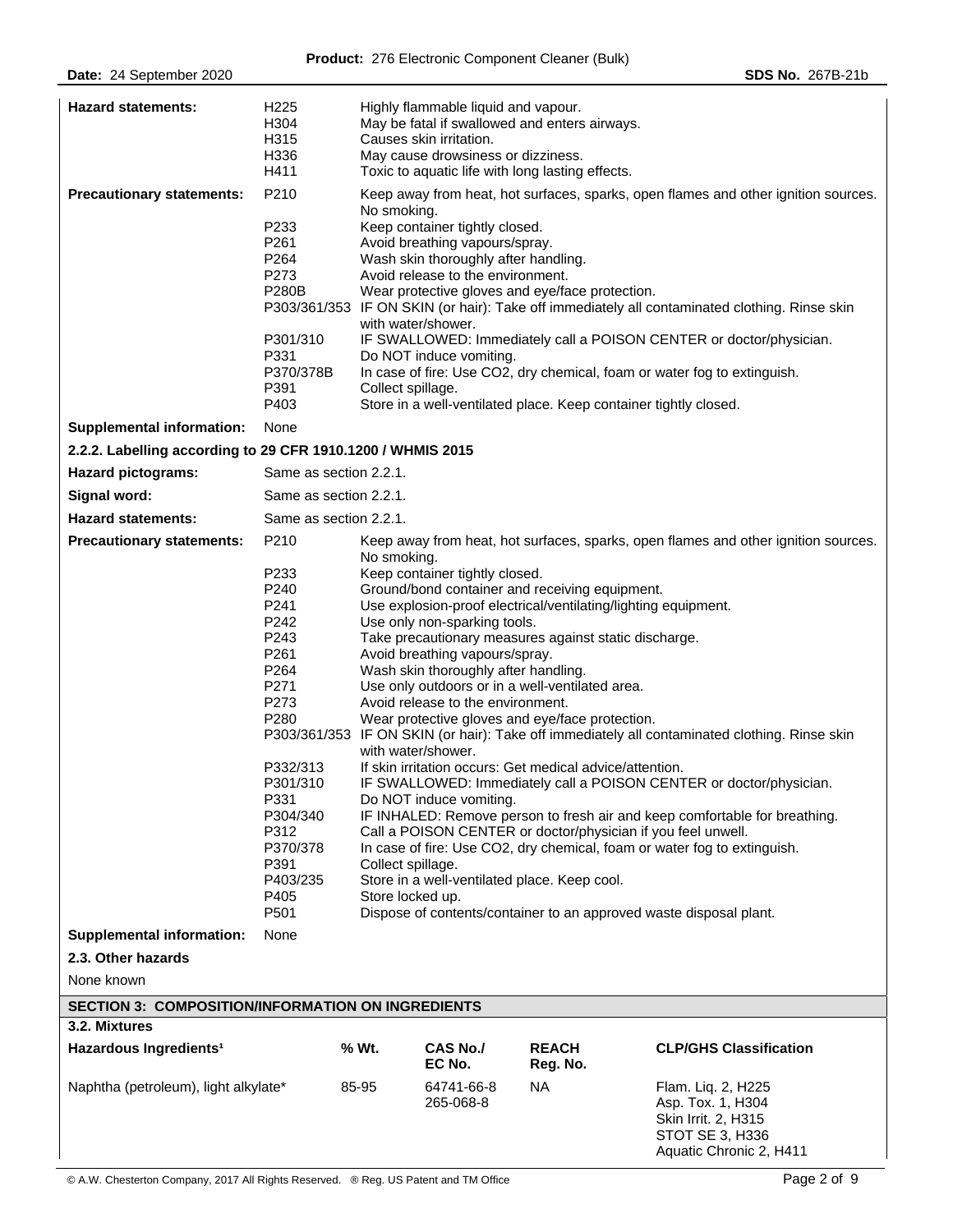| Date: 24 September 2020                       |                                                                                                                                                                                                                                                                                                                                                                                 |       |                      |                      | <b>SDS No. 267B-21b</b>                                                                                                                                                                                                                                                   |  |  |
|-----------------------------------------------|---------------------------------------------------------------------------------------------------------------------------------------------------------------------------------------------------------------------------------------------------------------------------------------------------------------------------------------------------------------------------------|-------|----------------------|----------------------|---------------------------------------------------------------------------------------------------------------------------------------------------------------------------------------------------------------------------------------------------------------------------|--|--|
| Isopropanol                                   |                                                                                                                                                                                                                                                                                                                                                                                 | $5-9$ | 67-63-0<br>200-661-7 | 01-211945<br>7558-25 | Flam. Liq. 2, H225<br>Eye Irrit. 2, H319<br>STOT SE 3, H336                                                                                                                                                                                                               |  |  |
|                                               | For full text of H-statements: see SECTION 16.                                                                                                                                                                                                                                                                                                                                  |       |                      |                      |                                                                                                                                                                                                                                                                           |  |  |
|                                               | *Contains less than 0.1 % w/w Benzene. Alternative CAS No. 90622-56-3.<br><sup>1</sup> Classified according to: * 29 CFR 1910.1200, 1915, 1916, 1917, Mass. Right-to-Know Law (ch. 40, M.G.LO. 111F), California Proposition 65<br>*1272/2008/EC, GHS, REACH<br>* WHMIS 2015<br>* Safe Work Australia                                                                           |       |                      |                      |                                                                                                                                                                                                                                                                           |  |  |
|                                               | <b>SECTION 4: FIRST AID MEASURES</b>                                                                                                                                                                                                                                                                                                                                            |       |                      |                      |                                                                                                                                                                                                                                                                           |  |  |
|                                               | 4.1. Description of first aid measures                                                                                                                                                                                                                                                                                                                                          |       |                      |                      |                                                                                                                                                                                                                                                                           |  |  |
| Inhalation:                                   |                                                                                                                                                                                                                                                                                                                                                                                 |       |                      |                      | Remove to fresh air. If not breathing, administer artificial respiration. Contact physician immediately.                                                                                                                                                                  |  |  |
| Skin contact:                                 | irritation persists.                                                                                                                                                                                                                                                                                                                                                            |       |                      |                      | Wash skin with soap and water. Take off contaminated clothing and wash it before reuse. Contact physician if                                                                                                                                                              |  |  |
| Eye contact:                                  |                                                                                                                                                                                                                                                                                                                                                                                 |       |                      |                      | Flush eyes for at least 15 minutes with large amounts of water. Contact physician if irritation persists.                                                                                                                                                                 |  |  |
| Ingestion:                                    | Do not induce vomiting. Contact physician immediately.                                                                                                                                                                                                                                                                                                                          |       |                      |                      |                                                                                                                                                                                                                                                                           |  |  |
|                                               | 4.2. Most important symptoms and effects, both acute and delayed                                                                                                                                                                                                                                                                                                                |       |                      |                      |                                                                                                                                                                                                                                                                           |  |  |
|                                               | Causes skin irritation. Direct eye contact may result in eye irritation. Vapor concentrations above recommended exposure levels<br>are irritating to the eyes and the respiratory tract, may cause headaches and dizziness, are anaesthetic and may have other<br>central nervous system effects. Aspiration into the lungs may cause chemical pneumonitis or pulmonary oedema. |       |                      |                      |                                                                                                                                                                                                                                                                           |  |  |
|                                               | 4.3. Indication of any immediate medical attention and special treatment needed                                                                                                                                                                                                                                                                                                 |       |                      |                      |                                                                                                                                                                                                                                                                           |  |  |
| Treat symptoms.                               |                                                                                                                                                                                                                                                                                                                                                                                 |       |                      |                      |                                                                                                                                                                                                                                                                           |  |  |
|                                               | <b>SECTION 5: FIREFIGHTING MEASURES</b>                                                                                                                                                                                                                                                                                                                                         |       |                      |                      |                                                                                                                                                                                                                                                                           |  |  |
| 5.1. Extinguishing media                      |                                                                                                                                                                                                                                                                                                                                                                                 |       |                      |                      |                                                                                                                                                                                                                                                                           |  |  |
|                                               | Suitable extinguishing media: Carbon dioxide, dry chemical, foam or water spray.                                                                                                                                                                                                                                                                                                |       |                      |                      |                                                                                                                                                                                                                                                                           |  |  |
|                                               | Unsuitable extinguishing media: High volume water jet                                                                                                                                                                                                                                                                                                                           |       |                      |                      |                                                                                                                                                                                                                                                                           |  |  |
|                                               | 5.2. Special hazards arising from the substance or mixture                                                                                                                                                                                                                                                                                                                      |       |                      |                      |                                                                                                                                                                                                                                                                           |  |  |
| None                                          |                                                                                                                                                                                                                                                                                                                                                                                 |       |                      |                      |                                                                                                                                                                                                                                                                           |  |  |
| 5.3. Advice for firefighters                  |                                                                                                                                                                                                                                                                                                                                                                                 |       |                      |                      |                                                                                                                                                                                                                                                                           |  |  |
|                                               | Cool exposed containers with water. Recommend Firefighters wear self-contained breathing apparatus.                                                                                                                                                                                                                                                                             |       |                      |                      |                                                                                                                                                                                                                                                                           |  |  |
| <b>Flammability Classification:</b>           |                                                                                                                                                                                                                                                                                                                                                                                 |       |                      |                      |                                                                                                                                                                                                                                                                           |  |  |
|                                               | <b>HAZCHEM Emergency Action Code:</b>                                                                                                                                                                                                                                                                                                                                           | 2 Z   |                      |                      |                                                                                                                                                                                                                                                                           |  |  |
| <b>SECTION 6: ACCIDENTAL RELEASE MEASURES</b> |                                                                                                                                                                                                                                                                                                                                                                                 |       |                      |                      |                                                                                                                                                                                                                                                                           |  |  |
|                                               | 6.1. Personal precautions, protective equipment and emergency procedures                                                                                                                                                                                                                                                                                                        |       |                      |                      |                                                                                                                                                                                                                                                                           |  |  |
| section 13 for disposal advice.               |                                                                                                                                                                                                                                                                                                                                                                                 |       |                      |                      | Evacuate area. Provide adequate ventilation. Utilize exposure controls and personal protection as specified in Section 8. Refer to                                                                                                                                        |  |  |
|                                               | <b>6.2. Environmental Precautions</b>                                                                                                                                                                                                                                                                                                                                           |       |                      |                      |                                                                                                                                                                                                                                                                           |  |  |
|                                               | Keep out of sewers, streams and waterways.                                                                                                                                                                                                                                                                                                                                      |       |                      |                      |                                                                                                                                                                                                                                                                           |  |  |
|                                               | 6.3. Methods and material for containment and cleaning up                                                                                                                                                                                                                                                                                                                       |       |                      |                      |                                                                                                                                                                                                                                                                           |  |  |
| disposal.                                     |                                                                                                                                                                                                                                                                                                                                                                                 |       |                      |                      | Contain spill to a small area. Keep away from sources of ignition - No smoking. If removal of ignition sources is not possible, then<br>flush material away with water. Pick up with absorbent material (sand, sawdust, clay, etc.) and place in a suitable container for |  |  |
|                                               | 6.4. Reference to other sections                                                                                                                                                                                                                                                                                                                                                |       |                      |                      |                                                                                                                                                                                                                                                                           |  |  |

Refer to section 13 for disposal advice.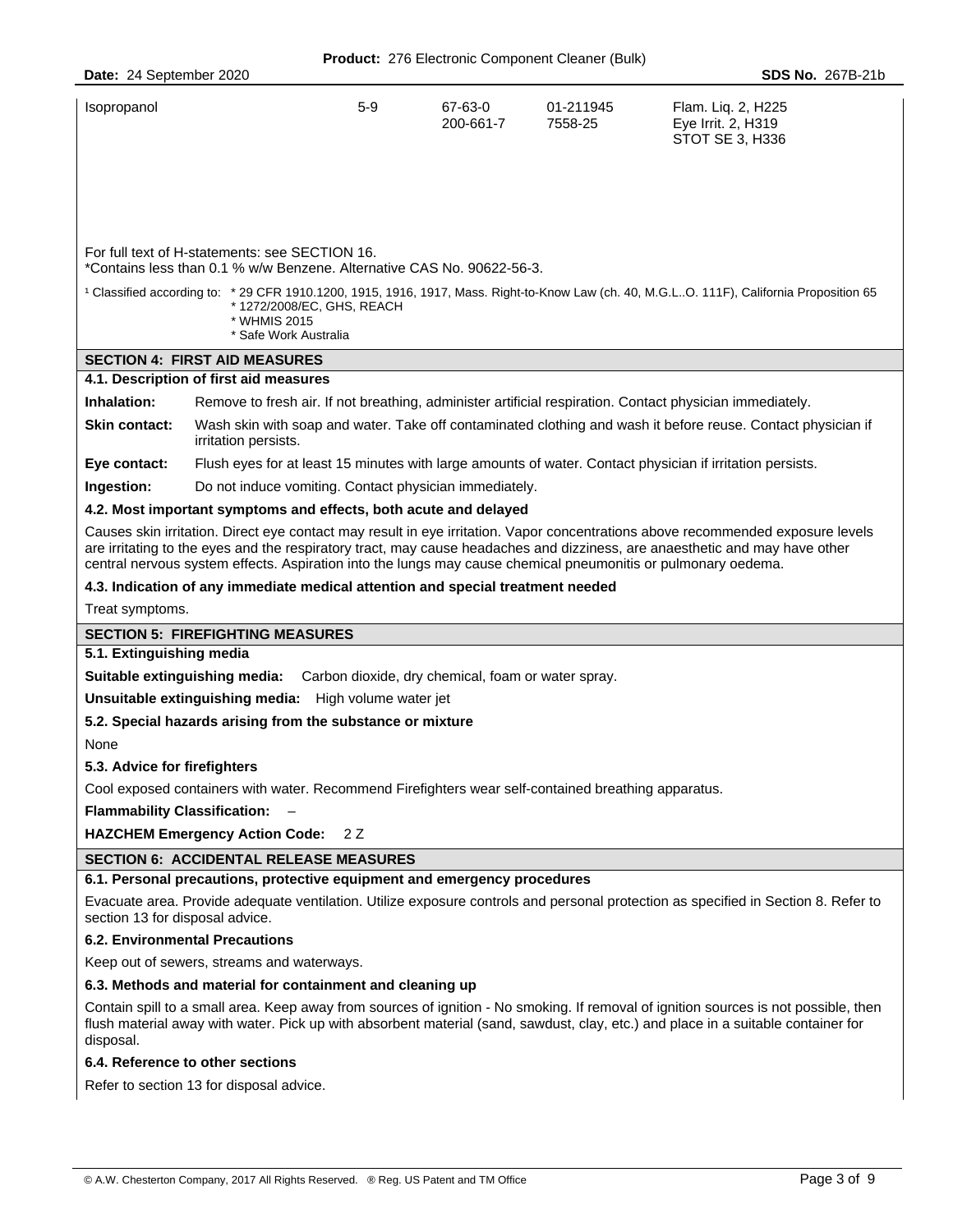### **SECTION 7: HANDLING AND STORAGE**

# **7.1. Precautions for safe handling**

Keep container closed when not in use. Ground/bond container and receiving equipment. Use non-sparking tools. Take precautionary measures against static discharge. Vapors are heavier than air and will collect in low areas. Vapor accumulations could flash and/or explode if ignited.

### **7.2. Conditions for safe storage, including any incompatibilities**

Store in a cool, dry and well-ventilated area. Keep container tightly closed.

#### **7.3. Specific end use(s)**

No special precautions.

# **SECTION 8: EXPOSURE CONTROLS/PERSONAL PROTECTION**

#### **8.1. Control parameters**

### **Occupational exposure limit values**

| Ingredients                            | <b>OSHA PEL1</b><br>ppm  | mq/m <sup>3</sup>      | <b>ACGIH TLV<sup>2</sup></b><br>ppm | mq/m <sup>3</sup>        | UK WEL <sup>3</sup><br>ppm | mq/m <sup>3</sup>    | <b>AUSTRALIA ES<sup>4</sup></b><br>ppm | mg/m <sup>3</sup> |
|----------------------------------------|--------------------------|------------------------|-------------------------------------|--------------------------|----------------------------|----------------------|----------------------------------------|-------------------|
| Naphtha (petroleum), light<br>alkylate | $\overline{\phantom{0}}$ | $\qquad \qquad \qquad$ | $300*$                              | 1400*                    | $\qquad \qquad -$          | -                    | -                                      |                   |
| <i>Isopropanol</i>                     | 400                      | 980                    | 200<br>STEL:<br>400                 | $\overline{\phantom{0}}$ | 400<br>STEL:<br>500        | 999<br>STEL:<br>1250 | 400<br>STEL:<br>500                    | 983<br>1230       |

\*Based on the procedure described in appendix H, "Reciprocal calculation method for Certain Refined Hydrocarbon Solvent Vapor Mixtures" of the ACGIH TLVs® and BEIs®.

<sup>1</sup> United States Occupational Health & Safety Administration permissible exposure limits

² American Conference of Governmental Industrial Hygienists threshold limit values

³ EH40 Workplace exposure limits, Health & Safety Executive

⁴ Adopted National Exposure Standards for Atmospheric Contaminants in the Occupational Environment [NOHSC:1003]

### **Derived No Effect Level (DNEL) according to Regulation (EC) No 1907/2006:**

**Workers** 

| Substance                 | Route of<br>exposure | <b>Potential health</b><br>effects                    | <b>DNEL</b>              |
|---------------------------|----------------------|-------------------------------------------------------|--------------------------|
| <i><b>Isopropanol</b></i> | Inhalation           | Chronic effects, systemic                             | 500<br>ma/m <sup>3</sup> |
|                           | Dermal               | $\overline{\phantom{a}}$<br>Chronic effects, systemic | 888<br>ma/ka bw/dav      |

### **Predicted No Effect Concentration (PNEC) according to Regulation (EC) No 1907/2006:**

| Substance   | Environmental protection target    | <b>PNEC</b>         |
|-------------|------------------------------------|---------------------|
| Isopropanol | Fresh water                        | 140.9 mg/l          |
|             | Marine water                       | 140.9 mg/l          |
|             | Water, intermittent release        | 140.9 mg/l          |
|             | Sediments                          | 552 mg/kg           |
|             | Microorganisms in sewage treatment | 2251 mg/l           |
|             | Soil (agricultural)                | 28 mg/kg            |
|             | Food chain                         | $160 \text{ mg/kg}$ |

#### **8.2. Exposure controls**

#### **8.2.1. Engineering measures**

Use only in well-ventilated areas. If exposure limits are exceeded, provide adequate explosion-proof ventilation.

#### **8.2.2. Individual protection measures**

| <b>Respiratory protection:</b> | Not normally needed. If exposure limits are exceeded, use approved organic vapor respirator (e.g.,<br>EN filter type A/P2). |
|--------------------------------|-----------------------------------------------------------------------------------------------------------------------------|
| <b>Protective gloves:</b>      | Chemical resistant gloves (e.g. neoprene, nitrile).                                                                         |

**Eye and face protection:** Safety goggles.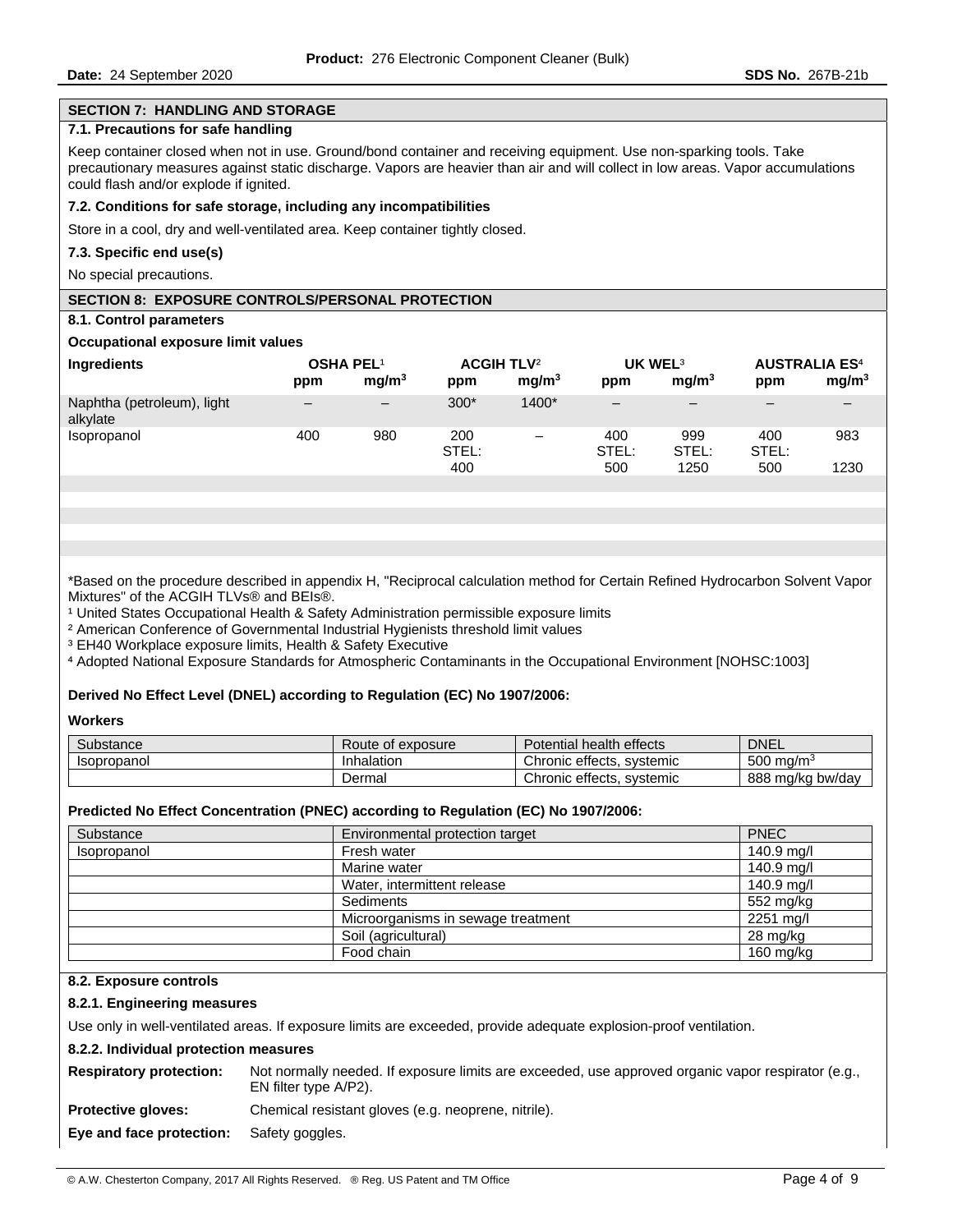| Other:                                                                                                                                                                                                                                       | Impervious clothing as necessary to prevent skin contact.                                                                                                                              |                                                                                                                                                                                                                                       |                                                                                                                                             |  |  |
|----------------------------------------------------------------------------------------------------------------------------------------------------------------------------------------------------------------------------------------------|----------------------------------------------------------------------------------------------------------------------------------------------------------------------------------------|---------------------------------------------------------------------------------------------------------------------------------------------------------------------------------------------------------------------------------------|---------------------------------------------------------------------------------------------------------------------------------------------|--|--|
| 8.2.3. Environmental exposure controls                                                                                                                                                                                                       |                                                                                                                                                                                        |                                                                                                                                                                                                                                       |                                                                                                                                             |  |  |
| Refer to sections 6 and 12.                                                                                                                                                                                                                  |                                                                                                                                                                                        |                                                                                                                                                                                                                                       |                                                                                                                                             |  |  |
| <b>SECTION 9: PHYSICAL AND CHEMICAL PROPERTIES</b>                                                                                                                                                                                           |                                                                                                                                                                                        |                                                                                                                                                                                                                                       |                                                                                                                                             |  |  |
|                                                                                                                                                                                                                                              | 9.1. Information on basic physical and chemical properties                                                                                                                             |                                                                                                                                                                                                                                       |                                                                                                                                             |  |  |
| <b>Physical state</b><br>Colour<br>Initial boiling point<br><b>Melting point</b><br>% Volatile (by volume)<br><b>Flash point</b><br><b>Method</b><br><b>Viscosity</b><br><b>Autoignition temperature</b><br><b>Decomposition temperature</b> | liquid<br>clear<br>98°C (208°F)<br>not determined<br>100%<br>$-6.1^{\circ}$ C (21 $^{\circ}$ F)<br>Closed Cup<br>1 cst @ 25°C<br>approx. 382°C (approx.<br>720°F)<br>no data available | Odour<br><b>Odour threshold</b><br>Vapour pressure @ 20°C<br>% Aromatics by weight<br>рH<br><b>Relative density</b><br>Weight per volume<br><b>Coefficient (water/oil)</b><br>Vapour density (air=1)<br>Rate of evaporation (ether=1) | mild odor<br>not determined<br>approx. 60 mm Hg<br>$< 0.01\%$<br>not applicable<br>$0.7$ kg/l<br>5.8 lbs/gal.<br>$\leq 1$<br>>1<br>$\leq 1$ |  |  |
| <b>Upper/lower flammability or</b><br>explosive limits                                                                                                                                                                                       | not determined                                                                                                                                                                         | Solubility in water                                                                                                                                                                                                                   | slightly soluble                                                                                                                            |  |  |
| Flammability (solid, gas)<br><b>Explosive properties</b>                                                                                                                                                                                     | not applicable<br>not determined                                                                                                                                                       | <b>Oxidising properties</b>                                                                                                                                                                                                           | not applicable                                                                                                                              |  |  |
| 9.2. Other information                                                                                                                                                                                                                       |                                                                                                                                                                                        |                                                                                                                                                                                                                                       |                                                                                                                                             |  |  |
| None                                                                                                                                                                                                                                         |                                                                                                                                                                                        |                                                                                                                                                                                                                                       |                                                                                                                                             |  |  |
| SECTION 10: STABILITY AND REACTIVITY                                                                                                                                                                                                         |                                                                                                                                                                                        |                                                                                                                                                                                                                                       |                                                                                                                                             |  |  |
| 10.1. Reactivity                                                                                                                                                                                                                             |                                                                                                                                                                                        |                                                                                                                                                                                                                                       |                                                                                                                                             |  |  |
| Refer to sections 10.3 and 10.5.                                                                                                                                                                                                             |                                                                                                                                                                                        |                                                                                                                                                                                                                                       |                                                                                                                                             |  |  |
| 10.2. Chemical stability                                                                                                                                                                                                                     |                                                                                                                                                                                        |                                                                                                                                                                                                                                       |                                                                                                                                             |  |  |
| Stable                                                                                                                                                                                                                                       |                                                                                                                                                                                        |                                                                                                                                                                                                                                       |                                                                                                                                             |  |  |
| 10.3. Possibility of hazardous reactions                                                                                                                                                                                                     |                                                                                                                                                                                        |                                                                                                                                                                                                                                       |                                                                                                                                             |  |  |
|                                                                                                                                                                                                                                              | No dangerous reactions known under conditions of normal use.                                                                                                                           |                                                                                                                                                                                                                                       |                                                                                                                                             |  |  |
| 10.4. Conditions to avoid                                                                                                                                                                                                                    |                                                                                                                                                                                        |                                                                                                                                                                                                                                       |                                                                                                                                             |  |  |
| Open flames, heat, sparks and red hot surfaces.                                                                                                                                                                                              |                                                                                                                                                                                        |                                                                                                                                                                                                                                       |                                                                                                                                             |  |  |
| 10.5. Incompatible materials                                                                                                                                                                                                                 |                                                                                                                                                                                        |                                                                                                                                                                                                                                       |                                                                                                                                             |  |  |
|                                                                                                                                                                                                                                              | Strong oxidizers like liquid Chlorine and concentrated Oxygen.                                                                                                                         |                                                                                                                                                                                                                                       |                                                                                                                                             |  |  |
| 10.6. Hazardous decomposition products                                                                                                                                                                                                       |                                                                                                                                                                                        |                                                                                                                                                                                                                                       |                                                                                                                                             |  |  |
| Carbon Monoxide, aldehydes and other toxic fumes.                                                                                                                                                                                            |                                                                                                                                                                                        |                                                                                                                                                                                                                                       |                                                                                                                                             |  |  |
| SECTION 11: TOXICOLOGICAL INFORMATION                                                                                                                                                                                                        |                                                                                                                                                                                        |                                                                                                                                                                                                                                       |                                                                                                                                             |  |  |
| 11.1. Information on toxicological effects                                                                                                                                                                                                   |                                                                                                                                                                                        |                                                                                                                                                                                                                                       |                                                                                                                                             |  |  |
| <b>Primary route of exposure</b><br>under normal use:                                                                                                                                                                                        | exposure.                                                                                                                                                                              | Inhalation, skin and eye contact. Personnel with pre-existing dermatitis are generally aggravated by                                                                                                                                  |                                                                                                                                             |  |  |
| Acute toxicity -                                                                                                                                                                                                                             |                                                                                                                                                                                        |                                                                                                                                                                                                                                       |                                                                                                                                             |  |  |
| Oral:                                                                                                                                                                                                                                        |                                                                                                                                                                                        | Based on available data on components, the classification criteria are not met.                                                                                                                                                       |                                                                                                                                             |  |  |
|                                                                                                                                                                                                                                              | Substance                                                                                                                                                                              | Test                                                                                                                                                                                                                                  | Result                                                                                                                                      |  |  |
|                                                                                                                                                                                                                                              | Naphtha (petroleum), light alkylate<br>Isopropanol                                                                                                                                     | LD50, rat<br>LD50, rat                                                                                                                                                                                                                | > 10000 mg/kg<br>5840 mg/kg                                                                                                                 |  |  |
|                                                                                                                                                                                                                                              | Isopropanol                                                                                                                                                                            | Human lethal dose                                                                                                                                                                                                                     | 3570 mg/kg                                                                                                                                  |  |  |
| Dermal:                                                                                                                                                                                                                                      |                                                                                                                                                                                        | Based on available data on components, the classification criteria are not met.                                                                                                                                                       |                                                                                                                                             |  |  |
|                                                                                                                                                                                                                                              | Substance                                                                                                                                                                              | <b>Test</b>                                                                                                                                                                                                                           | Result                                                                                                                                      |  |  |
|                                                                                                                                                                                                                                              | Naphtha (petroleum), light alkylate                                                                                                                                                    | LD50, rabbit                                                                                                                                                                                                                          | > 3160 mg/kg                                                                                                                                |  |  |
|                                                                                                                                                                                                                                              | Isopropanol                                                                                                                                                                            | LD50, rabbit                                                                                                                                                                                                                          | 13900 mg/kg                                                                                                                                 |  |  |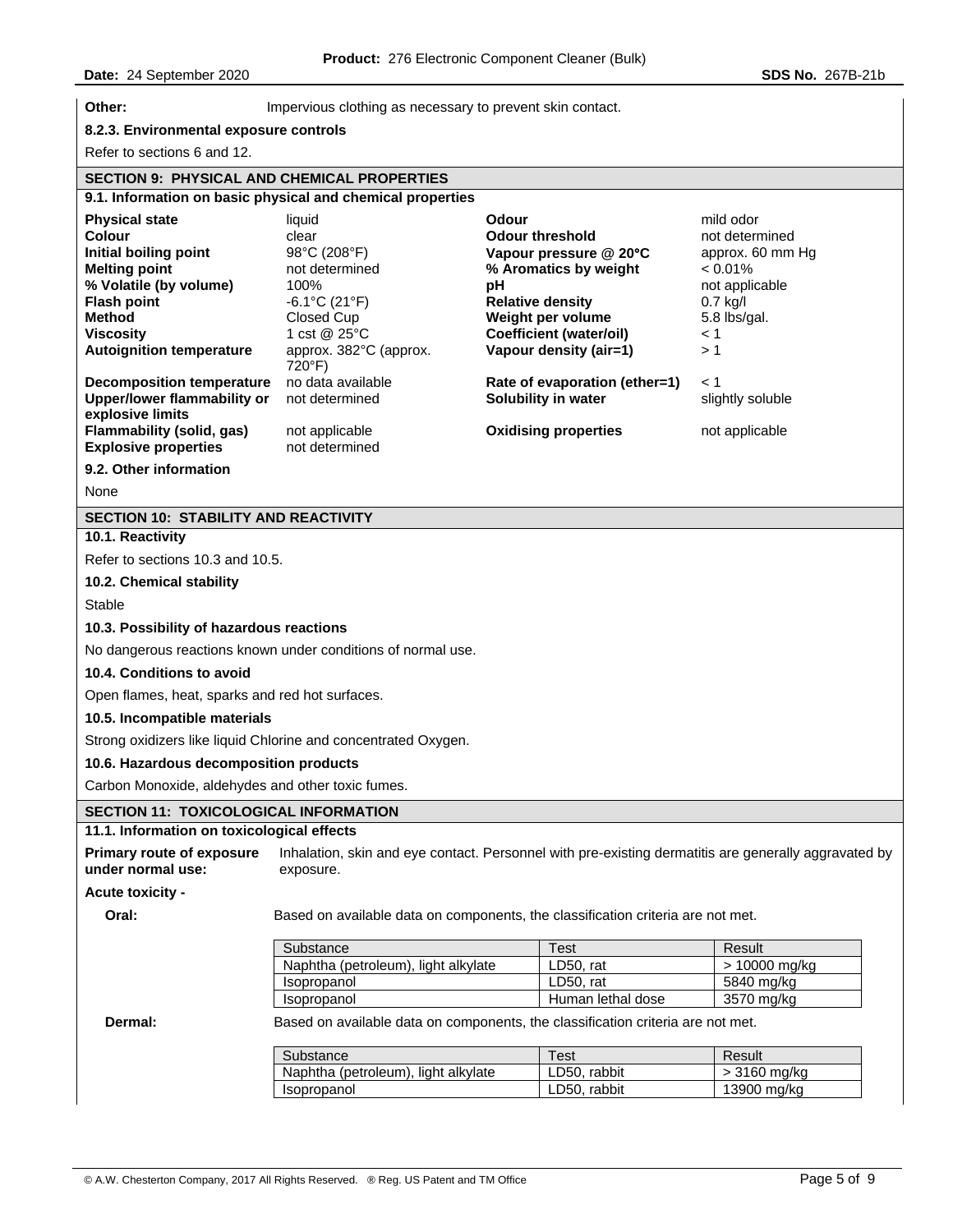| Inhalation:                        | Vapor concentrations above recommended exposure levels are irritating to the eyes and the<br>respiratory tract, may cause headaches and dizziness, are anaesthetic and may have other central<br>nervous system effects.                                                                            |                                              |                       |  |  |
|------------------------------------|-----------------------------------------------------------------------------------------------------------------------------------------------------------------------------------------------------------------------------------------------------------------------------------------------------|----------------------------------------------|-----------------------|--|--|
|                                    | Substance                                                                                                                                                                                                                                                                                           | <b>Test</b>                                  | Result                |  |  |
|                                    | Naphtha (petroleum), light alkylate                                                                                                                                                                                                                                                                 | LC50, rat, 4 h                               | $> 21$ mg/l (vapor)   |  |  |
|                                    | Isopropanol                                                                                                                                                                                                                                                                                         | LC50, rat, 6 h                               | $> 25$ mg/l (vapor)   |  |  |
| <b>Skin corrosion/irritation:</b>  | Causes skin irritation.                                                                                                                                                                                                                                                                             |                                              |                       |  |  |
|                                    | Substance                                                                                                                                                                                                                                                                                           | <b>Test</b>                                  | Result                |  |  |
|                                    | Naphtha (petroleum), light alkylate                                                                                                                                                                                                                                                                 | Skin irritation, rabbit                      | Moderately irritating |  |  |
|                                    | Isopropanol                                                                                                                                                                                                                                                                                         | Skin irritation, rabbit                      | Not irritating        |  |  |
| Serious eye damage/<br>irritation: | Direct eye contact may result in eye irritation.                                                                                                                                                                                                                                                    |                                              |                       |  |  |
|                                    | Substance                                                                                                                                                                                                                                                                                           | <b>Test</b>                                  | Result                |  |  |
|                                    | Naphtha (petroleum), light alkylate                                                                                                                                                                                                                                                                 | Eye irritation, rabbit                       | Mild irritation       |  |  |
|                                    | Isopropanol                                                                                                                                                                                                                                                                                         | Eye irritation, rabbit                       | Moderate irritation   |  |  |
| <b>Respiratory or skin</b>         |                                                                                                                                                                                                                                                                                                     |                                              |                       |  |  |
| sensitisation:                     | Substance                                                                                                                                                                                                                                                                                           | <b>Test</b>                                  | Result                |  |  |
|                                    | Naphtha (petroleum), light alkylate                                                                                                                                                                                                                                                                 | Skin sensitization, guinea<br>pig (OECD 406) | Not sensitizing       |  |  |
|                                    | Isopropanol                                                                                                                                                                                                                                                                                         | Skin sensitization, guinea<br>pig (OECD 406) | Not sensitizing       |  |  |
| Germ cell mutagenicity:            | Naphtha (petroleum), light alkylate: not expected to be a germ cell mutagen, based on data from<br>similar materials. Isopropanol: based on available data, the classification criteria are not met.                                                                                                |                                              |                       |  |  |
| Carcinogenicity:                   | As per 29 CFR 1910.1200 (Hazard Communication), this product contains no carcinogens as listed<br>by the National Toxicology Program (NTP), the International Agency for Research on Cancer<br>(IARC), the Occupational Safety and Health Administration (OSHA) or Regulation (EC) No<br>1272/2008. |                                              |                       |  |  |
| <b>Reproductive toxicity:</b>      | Naphtha (petroleum), light alkylate: not expected to be a reproductive toxicant, based on data from<br>similar materials. Isopropanol: based on available data, the classification criteria are not met.                                                                                            |                                              |                       |  |  |
| <b>STOT-single exposure:</b>       | May cause drowsiness or dizziness.                                                                                                                                                                                                                                                                  |                                              |                       |  |  |
| STOT-repeated exposure:            | Naphtha (petroleum), light alkylate: not expected to cause organ damage from prolonged or<br>repeated exposure, based on data from similar materials. Isopropanol: based on available data, the<br>classification criteria are not met.                                                             |                                              |                       |  |  |
| <b>Aspiration hazard:</b>          | May be fatal if swallowed and enters airways.                                                                                                                                                                                                                                                       |                                              |                       |  |  |
| <b>Other information:</b>          | None known                                                                                                                                                                                                                                                                                          |                                              |                       |  |  |
| CECTION 12. ECOLOGICAL INFORMATION |                                                                                                                                                                                                                                                                                                     |                                              |                       |  |  |

### **SECTION 12: ECOLOGICAL INFORMATION**

Ecotoxicological data have not been determined specifically for this product. The information given below is based on a knowledge of the components and the ecotoxicology of similar substances.

### **12.1. Toxicity**

Toxic to aquatic organisms, may cause long-term adverse effects in the aquatic environment. Naphtha (petroleum), light alkylate: chronic NOEC, Daphnia magna = 0.17 mg/l (read-across).

### **12.2. Persistence and degradability**

Naphtha (petroleum), light alkylate: expected to degrade rapidly in air; expected to be inherently biodegradable. This substance is expected to be removed in a wastewater treatment facility. Isopropanol: readily biodegradable.

## **12.3. Bioaccumulative potential**

Isopropanol: low potential for bioaccumulation.

### **12.4. Mobility in soil**

Liquid. Slightly soluble in water. In determining environmental mobility, consider the product's physical and chemical properties (see Section 9). The hazardous ingredients will rapidly evaporate to the air if released into the environment. Isopropanol: expected to have very high mobility in soils.

### **12.5. Results of PBT and vPvB assessment**

Not available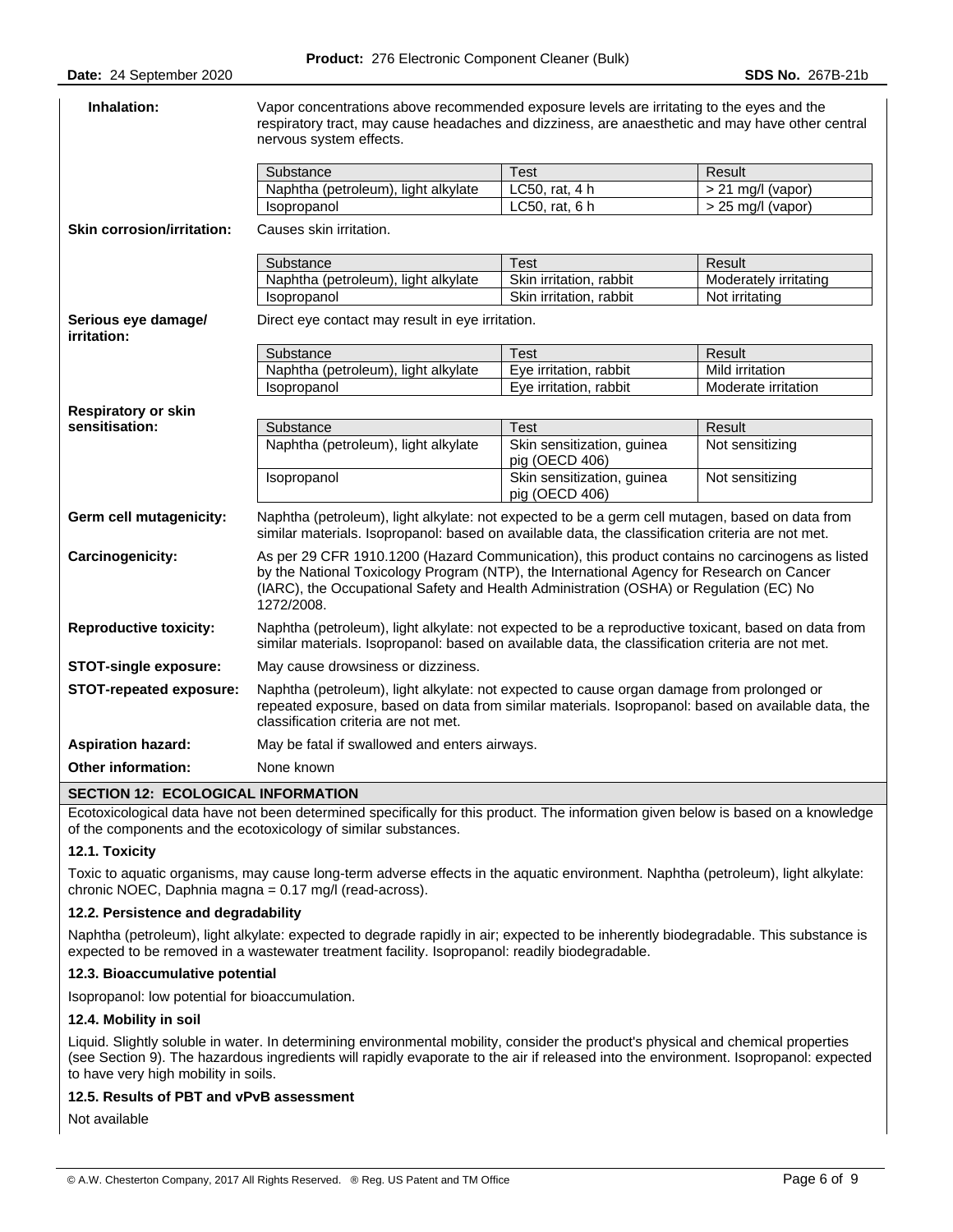### **12.6. Other adverse effects**

# None known

# **SECTION 13: DISPOSAL CONSIDERATIONS**

### **13.1. Waste treatment methods**

Incinerate absorbed material in an approved area. Material is suitable for fuels blending or incineration. Check local, state and national/federal regulations and comply with the most stringent requirement. This product is classified as a hazardous waste according to 2008/98/EC.

| <b>SECTION 14: TRANSPORT INFORMATION</b>                                                                                                                                                 |                                                                                                                                    |  |  |  |  |  |
|------------------------------------------------------------------------------------------------------------------------------------------------------------------------------------------|------------------------------------------------------------------------------------------------------------------------------------|--|--|--|--|--|
| 14.1. UN number                                                                                                                                                                          |                                                                                                                                    |  |  |  |  |  |
| ADR/RID/ADN/IMDG/ICAO:                                                                                                                                                                   | UN1993                                                                                                                             |  |  |  |  |  |
| TDG:                                                                                                                                                                                     | <b>UN1993</b>                                                                                                                      |  |  |  |  |  |
| US DOT:                                                                                                                                                                                  | <b>UN1993</b>                                                                                                                      |  |  |  |  |  |
| 14.2. UN proper shipping name                                                                                                                                                            |                                                                                                                                    |  |  |  |  |  |
| ADR/RID/ADN/IMDG/ICAO:<br>TDG:                                                                                                                                                           | FLAMMABLE LIOUID, N.O.S. (CONTAINS NAPHTHA / ISOPROPYL ALCOHOL)<br>FLAMMABLE LIQUID, N.O.S. (CONTAINS NAPHTHA / ISOPROPYL ALCOHOL) |  |  |  |  |  |
| US DOT:                                                                                                                                                                                  | FLAMMABLE LIQUID, N.O.S. (CONTAINS NAPHTHA / ISOPROPYL ALCOHOL)                                                                    |  |  |  |  |  |
| 14.3. Transport hazard class(es)                                                                                                                                                         |                                                                                                                                    |  |  |  |  |  |
| ADR/RID/ADN/IMDG/ICAO:                                                                                                                                                                   | 3                                                                                                                                  |  |  |  |  |  |
| TDG:                                                                                                                                                                                     | 3                                                                                                                                  |  |  |  |  |  |
| US DOT:                                                                                                                                                                                  | 3                                                                                                                                  |  |  |  |  |  |
| 14.4. Packing group                                                                                                                                                                      |                                                                                                                                    |  |  |  |  |  |
| ADR/RID/ADN/IMDG/ICAO:                                                                                                                                                                   | Ш                                                                                                                                  |  |  |  |  |  |
| TDG:                                                                                                                                                                                     | Ш                                                                                                                                  |  |  |  |  |  |
| US DOT:                                                                                                                                                                                  | Ш                                                                                                                                  |  |  |  |  |  |
| 14.5. Environmental hazards<br><b>MARINE POLLUTANT</b>                                                                                                                                   |                                                                                                                                    |  |  |  |  |  |
| 14.6. Special precautions for user                                                                                                                                                       |                                                                                                                                    |  |  |  |  |  |
| NO SPECIAL PRECAUTIONS FOR USER                                                                                                                                                          |                                                                                                                                    |  |  |  |  |  |
|                                                                                                                                                                                          | 14.7. Transport in bulk according to Annex II of MARPOL73/78 and the IBC Code                                                      |  |  |  |  |  |
| <b>NOT APPLICABLE</b>                                                                                                                                                                    |                                                                                                                                    |  |  |  |  |  |
| 14.8. Other information                                                                                                                                                                  |                                                                                                                                    |  |  |  |  |  |
| <b>US DOT: ERG NO. 128</b>                                                                                                                                                               |                                                                                                                                    |  |  |  |  |  |
| May be shipped as Limited Quantities in packaging having a rated capacity gross weight of 66 lb. or less and in inner packages                                                           |                                                                                                                                    |  |  |  |  |  |
| not over 1 Liter (49 CFR 173.150(b,2)).                                                                                                                                                  |                                                                                                                                    |  |  |  |  |  |
| IMDG: EmS F-E, S-E<br>ADR: Classification code F1, Tunnel restriction code (D/E)                                                                                                         |                                                                                                                                    |  |  |  |  |  |
| <b>SECTION 15: REGULATORY INFORMATION</b>                                                                                                                                                |                                                                                                                                    |  |  |  |  |  |
| 15.1. Safety, health and environmental regulations/legislation specific for the substance or mixture                                                                                     |                                                                                                                                    |  |  |  |  |  |
|                                                                                                                                                                                          | 15.1.1. EU regulations                                                                                                             |  |  |  |  |  |
| <b>Authorisations under Title VII:</b><br>Not applicable                                                                                                                                 |                                                                                                                                    |  |  |  |  |  |
| <b>Restrictions under Title VIII:</b><br>None                                                                                                                                            |                                                                                                                                    |  |  |  |  |  |
|                                                                                                                                                                                          |                                                                                                                                    |  |  |  |  |  |
| Directive 2012/18/EU on the control of major-accident hazards involving dangerous substances<br>Other EU regulations:<br>(Petroleum products, qualifying quantities: 2 500 t, 25 000 t). |                                                                                                                                    |  |  |  |  |  |
| 15.1.2. National regulations                                                                                                                                                             |                                                                                                                                    |  |  |  |  |  |
| <b>US EPA SARA TITLE III</b>                                                                                                                                                             |                                                                                                                                    |  |  |  |  |  |
| 312 Hazards:<br>313 Chemicals:                                                                                                                                                           |                                                                                                                                    |  |  |  |  |  |
| Immediate<br>None                                                                                                                                                                        |                                                                                                                                    |  |  |  |  |  |
| Fire                                                                                                                                                                                     | <b>TSCA:</b> All chemical components are listed in the TSCA inventory.                                                             |  |  |  |  |  |
| Other national regulations:                                                                                                                                                              | National implementation of the EC Directive referred to in section 15.1.1.                                                         |  |  |  |  |  |
| 15.2. Chemical safety assessment                                                                                                                                                         |                                                                                                                                    |  |  |  |  |  |
|                                                                                                                                                                                          | No Chemical Safety Assessment has been carried out for this substance/mixture by the supplier.                                     |  |  |  |  |  |